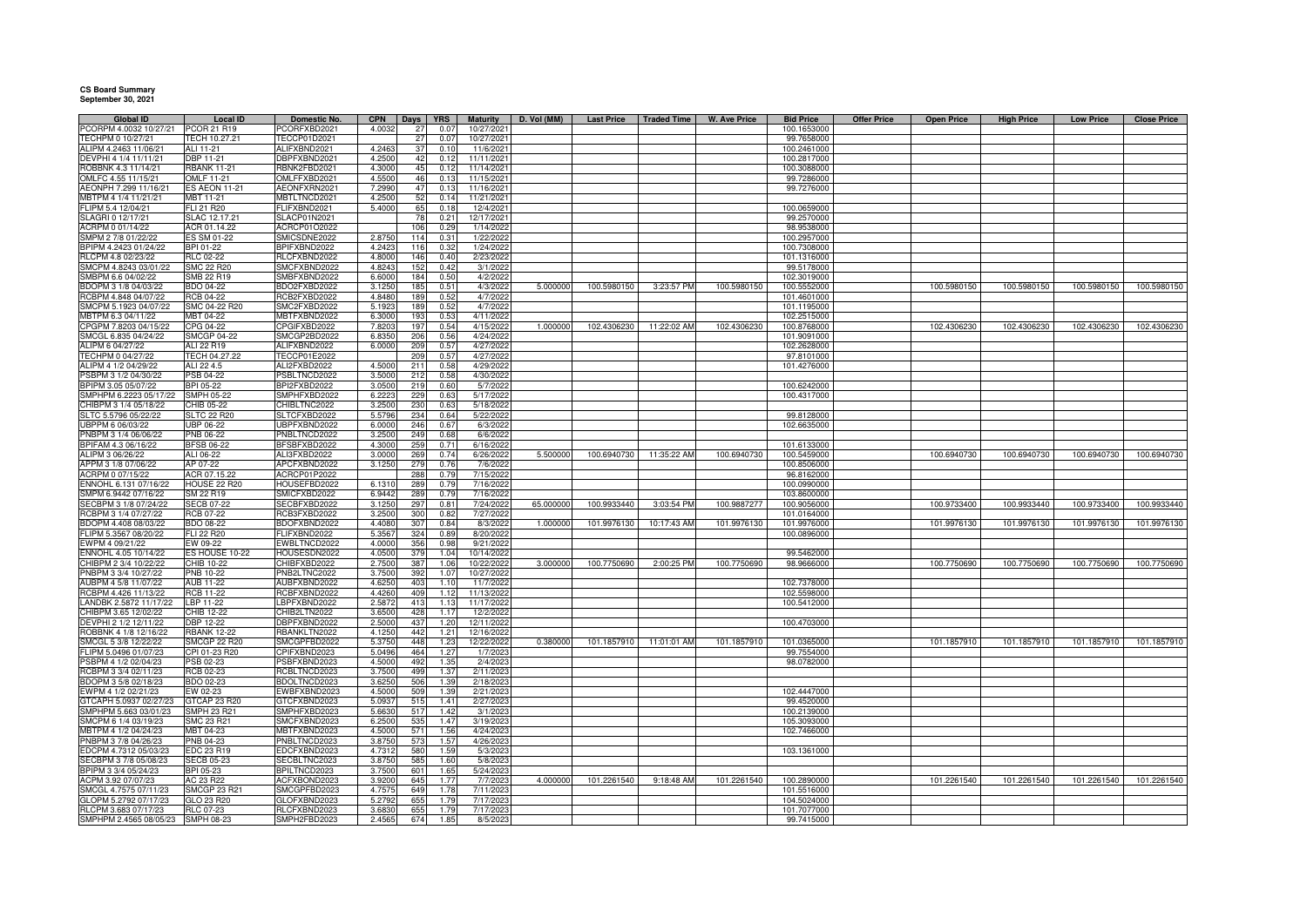| <b>Global ID</b>       | <b>Local ID</b>     | Domestic No.        | <b>CPN</b><br>Days <b>YRS</b> | <b>Maturity</b> | D. Vol (MM) | <b>Last Price</b> | <b>Traded Time</b> | <b>W. Ave Price</b> | <b>Bid Price</b> | <b>Offer Price</b> | <b>Open Price</b> | <b>High Price</b> | <b>Low Price</b> | <b>Close Price</b> |
|------------------------|---------------------|---------------------|-------------------------------|-----------------|-------------|-------------------|--------------------|---------------------|------------------|--------------------|-------------------|-------------------|------------------|--------------------|
| SMCGL 6 3/4 08/17/23   | SMCGP 08-23 R21     | SMCGP2BD2023        | 6.7500<br>1.88<br>686         | 8/17/2023       | 1.500000    | 104.5530470       | 11:58:09 AM        | 103.4134370         | 102.8436000      |                    | 102.8436320       | 104.5530470       | 102.8436320      | 104.5530470        |
| UBPPM 4 3/8 08/21/23   | <b>JBP 08-23</b>    | JBPLTNCD2023        | 690<br>4.3750<br>1.89         | 8/21/2023       |             |                   |                    |                     |                  |                    |                   |                   |                  |                    |
| MBTPM 3 1/2 09/19/23   | MBT 09-23           | <b>IBTLTNCD2023</b> | 3.5000<br>719<br>1.97         | 9/19/202        |             |                   |                    |                     |                  |                    |                   |                   |                  |                    |
| RCBPM 3.2 09/30/23     | RCB 09-23           | <b>ICBFXBND2023</b> | 3.2000<br>730<br>2.00         | 9/30/2023       |             |                   |                    |                     | 101.1640000      |                    |                   |                   |                  |                    |
| ALIPM 7.0239 10/05/23  | ALI 23 R21          | ALI2FXBD2023        | 7.0239<br>735<br>2.01         | 10/5/2023       |             |                   |                    |                     | 100.9967000      |                    |                   |                   |                  |                    |
| ALIPM 3.8915 10/07/23  | ALI 23 R22          | ALIFXBND2023        | 3.8915<br>737<br>2.02         | 10/7/2023       |             |                   |                    |                     | 101.3396000      |                    |                   |                   |                  |                    |
| PCORPM 4.5219 10/27/23 | PCOR 23 R21         | <b>CORFXBD2023</b>  | 4.5219<br>757<br>2.07         | 10/27/202       |             |                   |                    |                     | 100.0418000      |                    |                   |                   |                  |                    |
|                        |                     |                     |                               |                 |             |                   |                    |                     |                  |                    |                   |                   |                  |                    |
| DELMPI 3.484 10/30/23  | DMPI 10-23          | DMPIFXBD2023        | 3.4840<br>760<br>2.08         | 10/30/2023      |             |                   |                    |                     | 99.4691000       |                    |                   |                   |                  |                    |
| SECBPM 4 1/2 11/02/23  | <b>SECB 11-23</b>   | ECB2LTN2023         | 4.5000<br>763<br>2.09         | 11/2/202        |             |                   |                    |                     |                  |                    |                   |                   |                  |                    |
| BDOPM 4 3/8 11/07/23   | BDO 11-23           | DO2LTNC2023         | 4.375<br>768<br>2.10          | 11/7/202        |             |                   |                    |                     |                  |                    |                   |                   |                  |                    |
| FLIPM 5.4333 11/08/23  | <b>ELI 23 R20</b>   | FLIFXBND2023        | 5.433<br>769<br>2.11          | 11/8/202        |             |                   |                    |                     | 100.1130000      |                    |                   |                   |                  |                    |
| AEONPH 7.695 11/16/23  | <b>S AEON 11-23</b> | AEONFXRN2023        | 7.695<br>777<br>2.13          | 11/16/202       |             |                   |                    |                     | 96.1226000       |                    |                   |                   |                  |                    |
| AEVPM 2.8403 11/16/23  | <b>AEV 11-23</b>    | AEV2FXBD2023        | 2.840<br>777<br>2.13          | 11/16/2023      |             |                   |                    |                     | 99.5694000       |                    |                   |                   |                  |                    |
| FLIPM 3.3353 11/18/23  | FLI 11-23           | FLI2FXBD2023        | 779<br>3.335<br>2.13          | 11/18/2023      |             |                   |                    |                     | 99.8667000       |                    |                   |                   |                  |                    |
| AEVPM 4.6188 11/21/23  | <b>AEV 23 R20</b>   | AEVFXBND2023        | 4.6188<br>782<br>2.14         | 11/21/2023      |             |                   |                    |                     | 98.4798000       |                    |                   |                   |                  |                    |
| EWPM 4 5/8 12/07/23    | EW 12-23            | EWBLTNCD2023        | 4.6250<br>798<br>2.19         | 12/7/2023       |             |                   |                    |                     |                  |                    |                   |                   |                  |                    |
| SMPM 5.159 12/09/23    | SM 23 R21           | <b>SMICFXBD2023</b> | 800<br>2.19<br>5.1590         | 12/9/2023       |             |                   |                    |                     | 105.1885000      |                    |                   |                   |                  |                    |
| JBPPM 2 3/4 12/09/23   | JBP 12-23           | BPFXBND2023         | 2.750<br>800<br>2.19          | 12/9/2023       | 8.000000    | 100.7400610       | 2:04:59 PM         | 100.7400610         | 100.3178000      |                    | 100.7400610       | 100.7400610       | 100.7400610      | 100.7400610        |
| VLLPM 8 12/21/23       | <b>VLL 23 R21</b>   | /LLFXBND2023        | 8.000<br>2.2i<br>$8^{\circ}$  | 12/21/202       |             |                   |                    |                     | 102.3503000      |                    |                   |                   |                  |                    |
| CHIBPM 4.55 01/12/24   | CHIB 01-24          | CHIBLTNC2024        | 4.550<br>834<br>2.28          | 1/12/2024       |             |                   |                    |                     |                  |                    |                   |                   |                  |                    |
| ROBBNK 4 7/8 01/16/24  | <b>RBANK 01-24</b>  | BANKLTN2024         | 4.875<br>83<br>2.29           | 1/16/2024       |             |                   |                    |                     |                  |                    |                   |                   |                  |                    |
| FDCPM 6.1458 01/24/24  | FDC 24 R21          | DCFXBND2024         | 6.145<br>846<br>2.32          | 1/24/2024       |             |                   |                    |                     | 101.6646000      |                    |                   |                   |                  |                    |
| APPM 7.5095 01/25/24   | AP 24 R22           | APCFXBND2024        | 7.509<br>847<br>2.32          | 1/25/2024       |             |                   |                    |                     | 106.0177000      |                    |                   |                   |                  |                    |
| TELPM 5.2813 02/06/24  | <b>TEL 24 R21</b>   | TELFXBND2024        | 5.281<br>859<br>2.35          | 2/6/2024        |             |                   |                    |                     | 99.5193000       |                    |                   |                   |                  |                    |
| PSBPM 5 02/09/24       | PSB 02-24           | SBLTNCD2024         | 5.0000<br>2.36<br>862         | 2/9/2024        |             |                   |                    |                     |                  |                    |                   |                   |                  |                    |
| CHIBPM 2 1/2 02/18/24  | CHIB 02-24          | CHIBFXBD2024        | 2.39<br>2.5000<br>871         | 2/18/2024       |             |                   |                    |                     | 99.9999000       |                    |                   |                   |                  |                    |
| CPGPM 4.8467 03/01/24  | CPG 03-24           | CPGIFXBD2024        | 883<br>2.42<br>4.8467         | 3/1/2024        |             |                   |                    |                     | 99.9909000       |                    |                   |                   |                  |                    |
| SMCPM 5.284 03/01/24   | <b>SMC 24 R22</b>   | SMCFXBND2024        | 2.42<br>883<br>5.2840         | 3/1/2024        |             |                   |                    |                     | 97.0801000       |                    |                   |                   |                  |                    |
| STIEPM 5.8085 03/23/24 | STIESG 24 R22       | STIGFXBD2024        | 2.48<br>5.808<br>905          | 3/23/2024       | 0.035000    | 95.1903370        | 3:54:14 PM         | 95.1903370          | 92.7702000       |                    | 95.1903370        | 95.1903370        | 95.1903370       | 95.1903370         |
| MEGPM 5.3535 03/28/24  | <b>MEG 24 R22</b>   | <b>IEGFXBND2024</b> | 2.49<br>5.353<br>91           | 3/28/2024       |             |                   |                    |                     | 101.9902000      |                    |                   |                   |                  |                    |
| RCBPM 5 1/2 03/28/24   | RCB 03-24           | <b>ICBLTNCD2024</b> | 5.5000<br>910<br>2.49         | 3/28/2024       |             |                   |                    |                     |                  |                    |                   |                   |                  |                    |
| TOLPM 5 1/2 03/31/24   | <b>MNTC 24 R21</b>  | MNTCFXBD2024        | 5.5000<br>913<br>2.50         | 3/31/2024       |             |                   |                    |                     | 98.8483000       |                    |                   |                   |                  |                    |
| SMBPM 6 04/02/24       | SMB 24 R21          | SMBFXBND2024        | 6.0000<br>915<br>2.51         | 4/2/2024        |             |                   |                    |                     | 101.4406000      |                    |                   |                   |                  |                    |
|                        |                     |                     |                               |                 |             |                   |                    |                     |                  |                    |                   |                   |                  |                    |
| SMPM 3.3613 04/02/24   | SM 04-24            | SMIC2FBD2024        | 3.361<br>915<br>2.51          | 4/2/2024        | 2.000000    | 101.5848100       | 10:48:05 AM        | 101.5848100         | 101.1022000      |                    | 101.5848100       | 101.5848100       | 101.5848100      | 101.5848100        |
| MBTPM 5 3/8 04/04/24   | <b>MBT 04-24</b>    | <b>IBT2LTNC2024</b> | 5.375<br>917<br>2.51          | 4/4/2024        |             |                   |                    |                     |                  |                    |                   |                   |                  |                    |
| PBC 5 5/8 04/08/24     | <b>BCOM 04-24</b>   | BCOMLTN2024         | 5.625<br>921<br>2.52          | 4/8/2024        |             |                   |                    |                     |                  |                    |                   |                   |                  |                    |
| PCORPM 7.8183 04/19/24 | <b>COR 24 R22</b>   | CORFXBD2024         | 7.818<br>932<br>2.55          | 4/19/2024       |             |                   |                    |                     | 103.0724000      |                    |                   |                   |                  |                    |
| SMCGL 7.1783 04/24/24  | SMCGP 04-24 R22     | SMCGP2BD2024        | 7.178<br>937<br>2.5           | 4/24/2024       |             |                   |                    |                     | 102.1808000      |                    |                   |                   |                  |                    |
| SMPHPM 5.1683 05/18/24 | SMPH 05-24 R22      | SMPH2FBD2024        | 5.168<br>961<br>2.6           | 5/18/2024       |             |                   |                    |                     | 98.5914000       |                    |                   |                   |                  |                    |
| ACPM 3.026 05/28/24    | AC 05-24            | ACFXBOND2024        | 3.026<br>971<br>2.66          | 5/28/2024       |             |                   |                    |                     | 99.9993000       |                    |                   |                   |                  |                    |
| AEVPM 6.0157 06/18/24  | <b>AEV 24 R23</b>   | AEVFXBND2024        | 6.015<br>992<br>2.72          | 6/18/2024       |             |                   |                    |                     | 101.9238000      |                    |                   |                   |                  |                    |
| EDCPM 2.8565 06/25/24  | EDC 06-24 R23       | EDCFXBND2024        | 999<br>2.74<br>2.8565         | 6/25/2024       |             |                   |                    |                     | 100.4073000      |                    |                   |                   |                  |                    |
| MBTPM 3 7/8 07/20/24   | MBT 07-24           | MBTLTNCD2024        | 2.80<br>3.8750<br>1024        | 7/20/2024       |             |                   |                    |                     |                  |                    |                   |                   |                  |                    |
| DDPM 6.0952 07/21/24   | DD 24 R22           | DDFXBOND2024        | 2.81<br>6.0952<br>1025        | 7/21/2024       |             |                   |                    |                     | 98.9673000       |                    |                   |                   |                  |                    |
| GTCAPH 5 5/8 08/07/24  | GTCAP 24 R21        | GTCFXBND2024        | 2.85<br>5.625<br>1042         | 8/7/2024        |             |                   |                    |                     | 99.0218000       |                    |                   |                   |                  |                    |
| VLLPM 5.7512 08/08/24  | <b>VLL 24 R23</b>   | VLLFXBND2024        | 5.751<br>104<br>2.86          | 8/8/2024        |             |                   |                    |                     | 96.7929000       |                    |                   |                   |                  |                    |
| BACNOT 3.5335 08/20/24 | <b>PHN 24 R23</b>   | HNFXBND2024         | 3.533<br>105<br>2.8           | 8/20/2024       |             |                   |                    |                     | 100.0004000      |                    |                   |                   |                  |                    |
| PNBPM 5 3/4 08/27/24   | PNB 08-24           | PNBLTNCD2024        | 5.750<br>1062<br>2.91         | 8/27/2024       |             |                   |                    |                     |                  |                    |                   |                   |                  |                    |
| SMPHPM 5.7417 09/01/24 | <b>SMPH 24 R21</b>  | SMPHFXBD2024        | 5.741<br>1067<br>2.92         | 9/1/2024        |             |                   |                    |                     | 99.7092000       |                    |                   |                   |                  |                    |
| DNLPM 2.7885 09/14/24  | <b>DNL 09-24</b>    | <b>NLFXBND2024</b>  | 2.788<br>1080<br>2.96         | 9/14/2024       |             |                   |                    |                     | 99.9982000       |                    |                   |                   |                  |                    |
| ALIPM 4.758 09/30/24   | ALI 24 R22          | ALI2FXBD2024        | 4.758<br>1096<br>3.00         | 9/30/2024       |             |                   |                    |                     | 102.8450000      |                    |                   |                   |                  |                    |
| SMCPM 5.55 10/04/24    | SMC 10-24 R22       | SMC2FXBD2024        | 5.5500<br>1100<br>3.01        | 10/4/2024       |             |                   |                    |                     | 98.7729000       |                    |                   |                   |                  |                    |
| BDOPM 5 3/8 10/12/24   | <b>BDO 10-24</b>    | BDOLTNCD2024        | 5.3750<br>1108<br>3.03        | 10/12/2024      |             |                   |                    |                     |                  |                    |                   |                   |                  |                    |
| FLIPM 5.6389 12/04/24  | FLI 24 R21          | FLIFXBND2024        | 5.6389<br>3.18<br>1161        | 12/4/2024       |             |                   |                    |                     | 101.8631000      |                    |                   |                   |                  |                    |
| SMCGL 6 1/4 12/22/24   | <b>SMCGP 24 R22</b> | SMCGPFBD2024        | 6.2500<br>3.23<br>1179        | 12/22/2024      |             |                   |                    |                     | 104.9184000      |                    |                   |                   |                  |                    |
| ALCOPM 6.3517 02/06/25 | ALCO 25 R23         | ALCOFXBD2025        | 6.3517<br>1225<br>3.35        | 2/6/2025        |             |                   |                    |                     | 99.2566000       |                    |                   |                   |                  |                    |
| ACPM 4.82 02/10/25     | AC 25 R23           | ACFXBOND2025        | 4.8200<br>1229<br>3.37        | 2/10/2025       |             |                   |                    |                     | 97.9258000       |                    |                   |                   |                  |                    |
| RLCPM 4.9344 02/23/25  | <b>RLC 02-25</b>    | <b>ILCFXBND2025</b> | 4.9344<br>1242<br>3.40        | 2/23/2025       |             |                   |                    |                     | 96.7648000       |                    |                   |                   |                  |                    |
| SMPHPM 6.0804 03/01/25 | SMPH 03-25 R23      | SMPH2FBD2025        | 6.0804<br>1248<br>3.42        | 3/1/2025        |             |                   |                    |                     | 105.9230000      |                    |                   |                   |                  |                    |
| FBPM 5.05 03/10/25     | SMFB 25 R23         | SMFBFXBD2025        | 5.0500<br>1257<br>3.44        | 3/10/2025       |             |                   |                    |                     | 103.3593000      |                    |                   |                   |                  |                    |
| SMCPM 6 5/8 03/19/25   | SMC 25 R23          | SMCFXBND2025        | 6.6250<br>1266<br>3.47        | 3/19/2025       |             |                   |                    |                     | 111.5432000      |                    |                   |                   |                  |                    |
| SECBPM 4 03/23/25      | <b>SECB 03-25</b>   | SECBLTNC2025        | 4.0000<br>1270<br>3.48        | 3/23/2025       |             |                   |                    |                     |                  |                    |                   |                   |                  |                    |
| SMPHPM 4.8643 03/25/25 | SMPH K 03-25 R23    | SMPH3FBD2025        | 4.8643<br>1272<br>3.48        | 3/25/202        |             |                   |                    |                     | 98.0085000       |                    |                   |                   |                  |                    |
| BDOPM 4 03/27/25       | <b>BDO 03-25</b>    | BDOLTNCD2025        | 4.0000<br>1274<br>3.49        | 3/27/202        |             |                   |                    |                     |                  |                    |                   |                   |                  |                    |
|                        |                     |                     |                               |                 |             |                   |                    |                     |                  |                    |                   |                   |                  | 99.9994120         |
| PNBPM 4 3/8 04/11/25   | PNB 04-25           | NBLTNCD2025         | 4.375<br>1289<br>3.5          | 4/11/202        | 0.100000    | 99.9994120        | 10:20:33 AM        | 99.9994120          |                  |                    | 99.9994120        | 99.9994120        | 99.9994120       |                    |
| BPIPM 4 04/25/25       | BPI 04-25           | <b>BPILTNCD2025</b> | 4.000<br>1303<br>3.5          | 4/25/202        |             |                   |                    |                     |                  |                    |                   |                   |                  |                    |
| ALIPM 3.6262 05/04/25  | ALI 05-25 R23       | ALI4FXBD2025        | 3.626<br>1312<br>3.59         | 5/4/2025        |             |                   |                    |                     | 92.3797000       |                    |                   |                   |                  |                    |
| SLTC 6.4872 05/22/25   | <b>SLTC 25 R22</b>  | SLTCFXBD2025        | 6.4872<br>3.64<br>1330        | 5/22/2025       |             |                   |                    |                     | 101.5802000      |                    |                   |                   |                  |                    |
| SECBPM 4 06/17/25      | <b>SECB 06-25</b>   | SECB2LTN2025        | 3.71<br>4.0000<br>1356        | 6/17/2025       |             |                   |                    |                     |                  |                    |                   |                   |                  |                    |
| VLLPM 5.6992 06/18/25  | <b>VLL 25 R22</b>   | VLL2FXBD2025        | 3.72<br>5.6992<br>1357        | 6/18/2025       | 2.000000    | 98.6788890        | 3:32:22 PM         | 98.6788890          | 98.1856000       |                    | 98.6788890        | 98.6788890        | 98.6788890       | 98.6788890         |
| TOLPM 6.6407 07/04/25  | <b>NLEX 25 R23</b>  | NLEXFXBD2025        | 137<br>3.76<br>6.6407         | 7/4/2025        |             |                   |                    |                     | 111.5511000      |                    |                   |                   |                  |                    |
| APPM 3.935 07/06/25    | AP 25 R23           | APCFXBND2025        | 3.77<br>3.935<br>137          | 7/6/2025        |             |                   |                    |                     | 99.7737000       |                    |                   |                   |                  |                    |
| ENNOHL 6.8666 07/16/25 | <b>HOUSE 25 R22</b> | HOUSEFBD2025        | 3.79<br>6.8666<br>138         | 7/16/2025       |             |                   |                    |                     | 101.2213000      |                    |                   |                   |                  |                    |
| RLCPM 3.8 07/17/25     | <b>RLC 07-25</b>    | RLC2FXBD2025        | 3.800<br>1386<br>3.80         | 7/17/202        |             |                   |                    |                     | 99.9957000       |                    |                   |                   |                  |                    |
| SECBPM 4 08/05/25      | <b>SECB 08-25</b>   | SECB3LTN2025        | 4.0000<br>1405<br>3.85        | 8/5/2025        |             |                   |                    |                     |                  |                    |                   |                   |                  |                    |